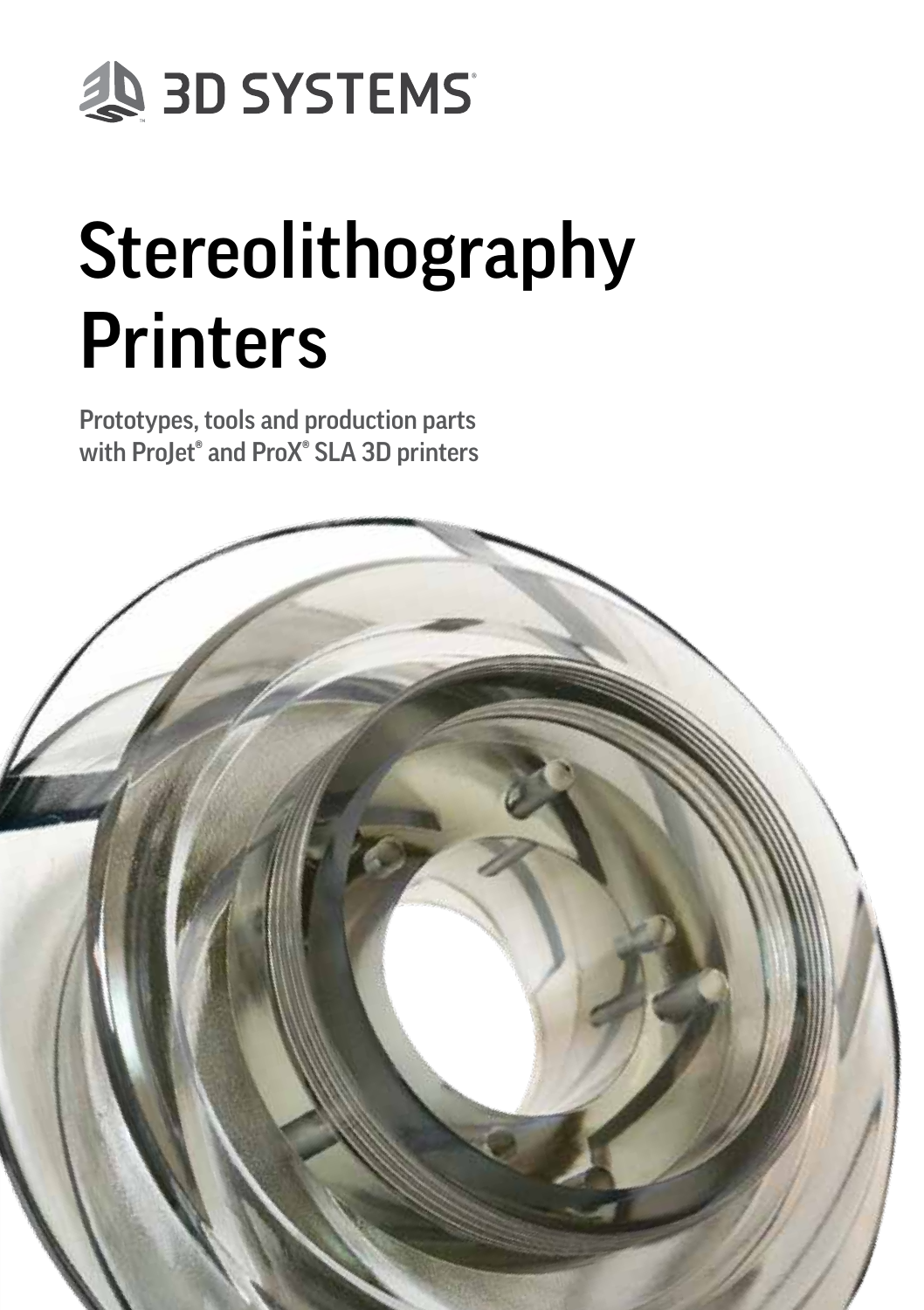### The Original, and Most Accurate, 3D Printing Technology, Fine Tuned for Even Greater Speed and Reliability

3D Systems, the inventor of Stereolithography (SLA), brings you legendary precision in 3D printers, fine-tuned for cost-efficiency and unrivaled material availability. These advanced 3D printers produce exact plastic parts without the restrictions of CNC or injection molding. In addition to prototypes and end-use parts, these SLA printers create casting patterns, rapid tooling and fixtures. With speed, accuracy and surface quality of this level, you can produce low- to medium-run parts at a lower per-unit cost and build massive, highly-detailed pieces faster.



#### **UNRIVALED ACCURACY AND PRECISION**

True-to-design accuracy and surface finish.

#### **HIGHEST PRODUCTIVITY**

Advance your part manufacturing workflow. The fastest print technology for large parts and production runs. With swappable material delivery modules, get 24/7 utilization.

#### **DOZENS OF HIGH-QUALITY MATERIALS**

Get the mechanical specifications you need with a wide variety of differentiated materials.

#### **PRODUCTION QUALITY**

High strength and good dimensional stability.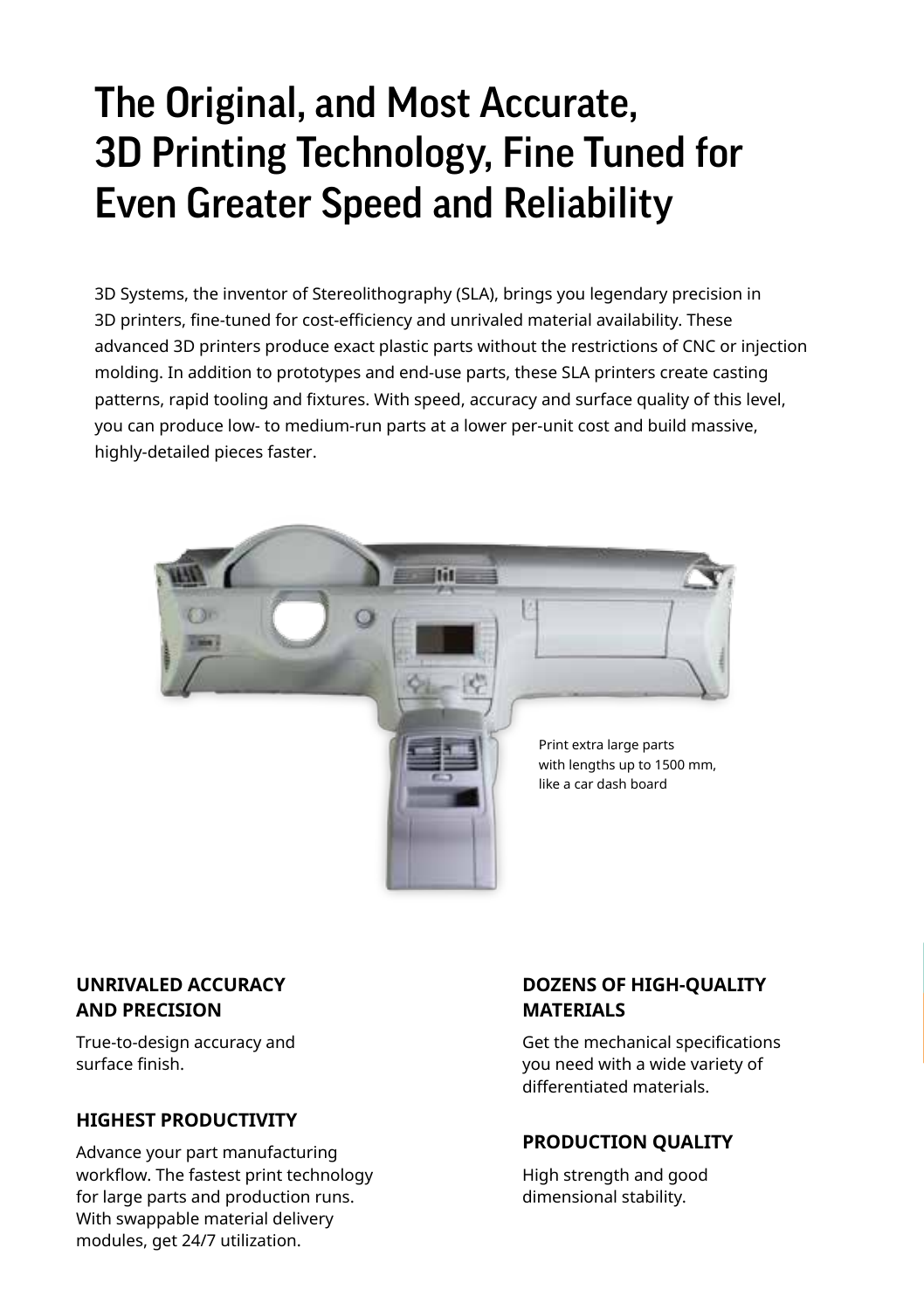# ProJet® 6000 & 7000

### Step up to the gold standard in 3D printing with genuine SLA

The ProJet 6000 offers all the benefits of SLA in a smaller footprint, so you can print with fine feature detail in a wide choice of Visilet<sup>®</sup> performanceengineered materials that match or exceed traditional plastic properties.

The ProJet 7000 offers the same SLA benefits of the ProJet 6000, with more than double the build volume so you can print even larger parts for prototyping, rapid tooling and end use with fine-feature detail.

> Electrical connector prototypes printed in VisiJet SL Impact



Microfluidic mixers printed in VisiJet SL Flex

#### **FLEXIBLE THROUGHPUT**

With flexible build volume options and easily swappable material delivery modules, print exactly what you need, exactly when you need it.

#### **ACCURATE, PRECISE DETAIL**

Print parts with crisply defined features and precise geometries, so you can evaluate physical models of design concepts in their nearly finished state.

#### **EXCEPTIONAL PART QUALITY**

Whether you need the clearest clear, the smoothest surfaces, or the best dimensional stability over your entire part, getting the exceptional part quality of 3D Systems SLA is more economical than ever.



#### **EXCEPTIONAL RESOLUTION**

All 3D Systems SLA printers use precision mirrordriven lasers that can place a laser spot with a location resolution of 6.35 μm on the print surface, which is equivalent to an incredible 4000 DPI.

QuickCast® pattern in VisiJet SL Clear, and aluminum casting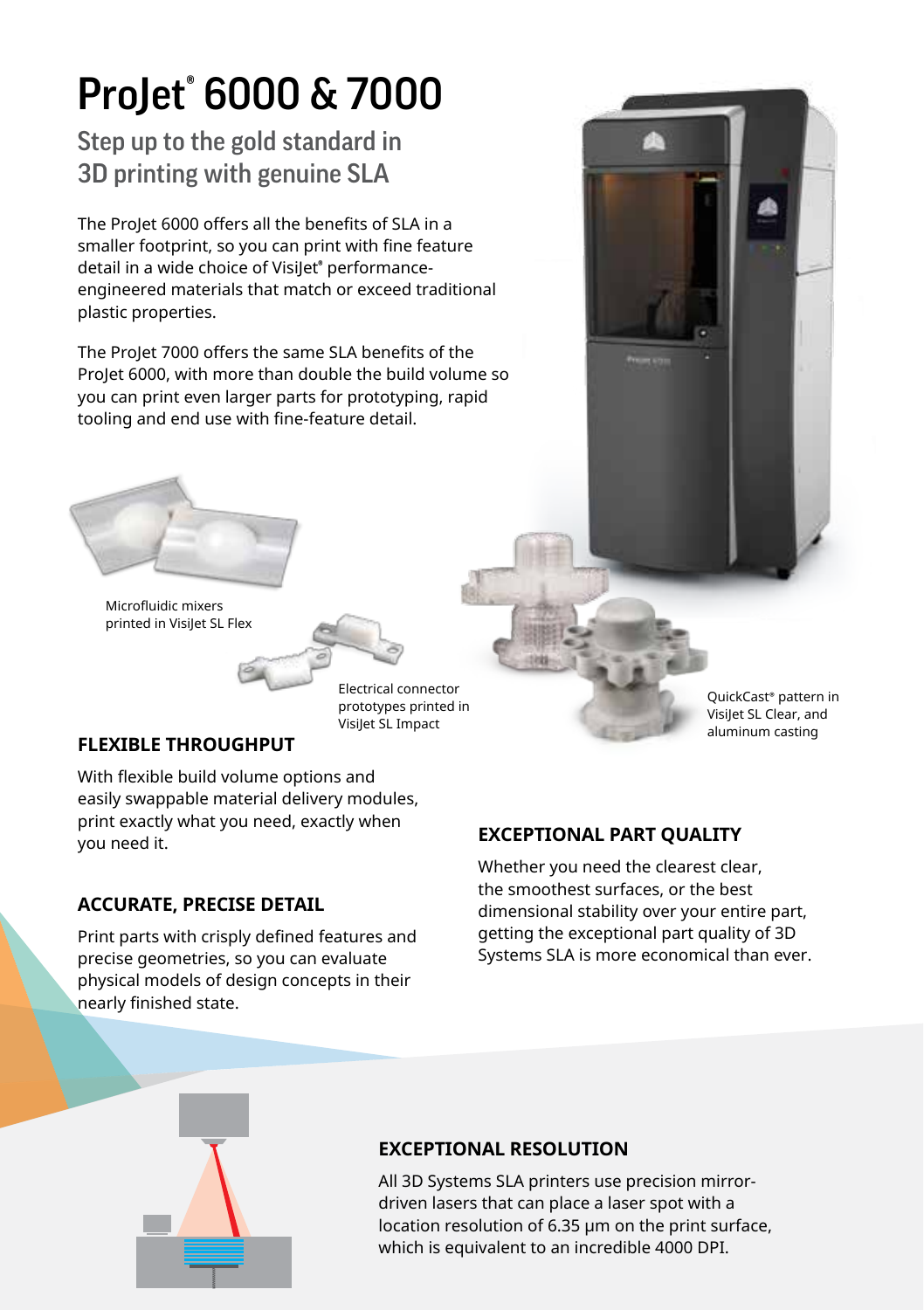### ProX® 800 & 950

Production SLA for the ultimate in speed, accuracy and operating economics

ProX 800 and ProX 950 SLA printers build parts with outstanding surface smoothness, feature resolution, edge definition and tolerances. Offering the broadest range of materials among all 3D printers, they are also highly efficient, with minimal waste. Combined with their exceptional productivity and reliability, it's no wonder that 3D Systems SLA printers are the #1 choice of professional service bureaus.

#### **TRULY PRODUCTION-READY**

More than 20 million products are manufactured every year on 3D Systems SLA printers. Develop and produce products without the cost and time of CNC machining or injection molding.

#### **THINK BIG, PRINT BIG**

Produce large, whole parts and cut both the time required for assembly and part weakness associated with attachment points.

#### **COMPELLING ECONOMICS**

The ProX 800 and 950 are so efficient, part cost is up to 25x lower than other precision 3D printing technologies.



Electronic housing prototype printed in Accura Xtreme



Helmet model printed in Accura Xtreme White 200

#### **FROM MICRO TO MACRO**

SLA printers are able to print highly detailed, tiny parts just a few mm in size, all the way up to 1.5 m long parts—all at the same exceptional resolution and accuracy. Even large parts remain highly accurate from end-to-end, with virtually no part shrinkage or warping.



Toy prototype printed in Accura ABS Black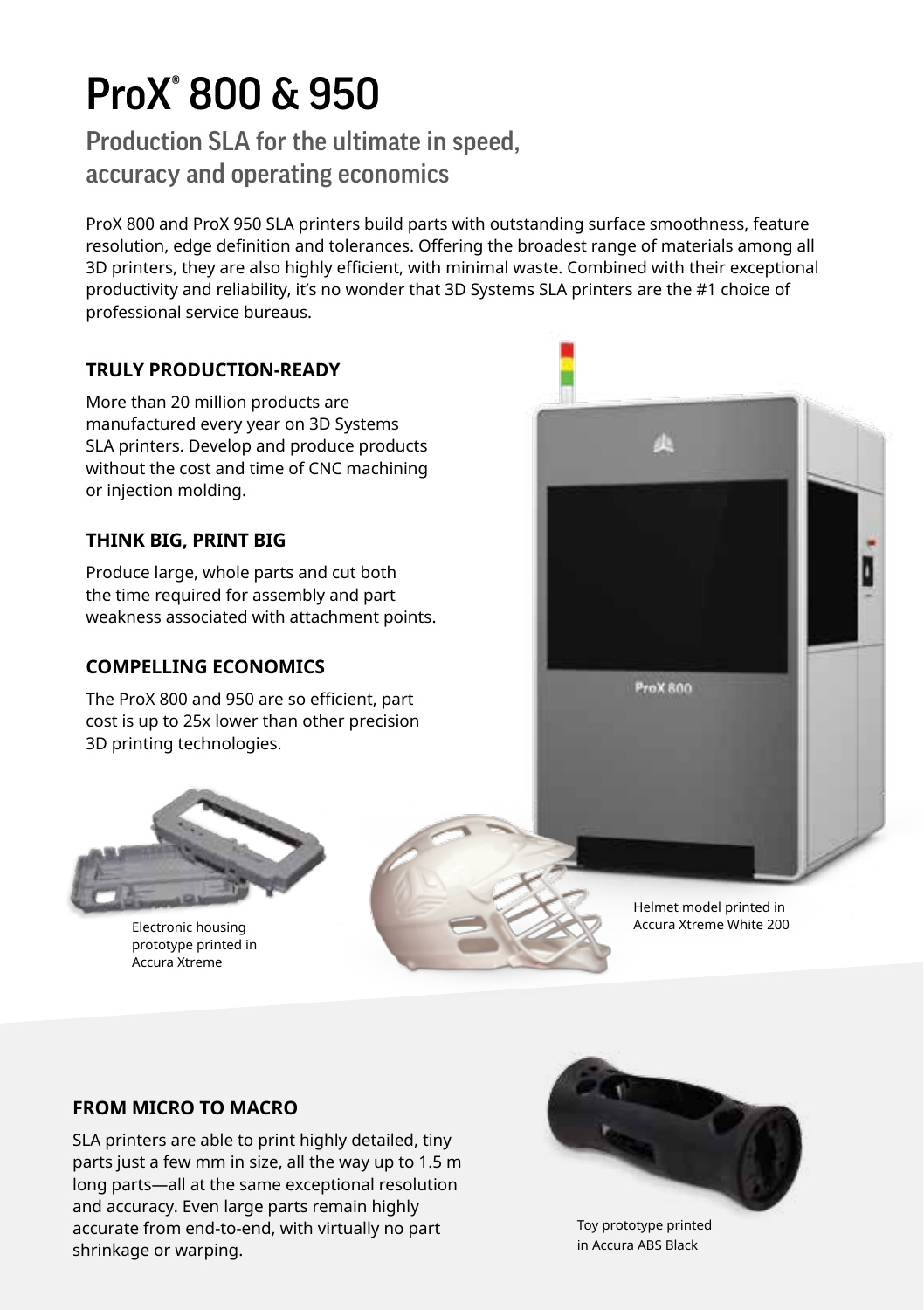## Material Spotlight

Parts made from SLA materials are the industry's "gold standard" for accuracy, providing excellent resolution, surface finish and dimensional tolerances. Accura® materials run on the ProX Series, and VisiJet materials run on the ProJet Series.

#### **TOUGH, DURABLE POLYPROPYLENE-LIKE**

Excellent general purpose prototyping and production materials for most applications, including snap fit.

- Accura 25
- Accura PP White
- Accura Xtreme
- Accura Xtreme White 200
- VisiJet SL Flex
- Visilet SL Tough
- VisiJet SL Impact

#### **ABS-LIKE**

Rigid plastics that offer similar aesthetics and properties to injection-molded ABS.

- Accura 55
- Accura ABS White
- Accura ABS Black
- VisiJet SL Black

#### **JEWELRY AND DENTAL**

Specialty materials for high-quality jewelry casting, stone dental models, and biocompatible Class VI capable surgical guides.

- Accura Amethyst
- Accura Sapphire
- Accura e-Stone
- VisiJet SL Jewel
- VisiJet SL e-Stone

#### **CLEAR AND CASTABLE**

SLA creates the clearest 3D printed parts, making it ideal for printing bottles, light covers, housings and other items where clarity is crucial. These materials are also ideal for printing sacrificial casting patterns.

- Accura ClearVue Free
- Accura ClearVue
- Accura 60
- Accura CastPro
- Accura CastPro Free
- VisiJet SL Clear

#### **HIGH TEMPERATURE AND COMPOSITE MATERIALS**

With heat deflection temperatures ranging from 65° C to over 215° C, these materials offer exceptional performance under extreme conditions.

- Accura 48 HTR
- Accura SL 5530
- Accura PEAK
- Accura Phoenix
- Accura CeraMAX
- Accura Bluestone
- VisiJet SL HiTemp



#### **SLA IS IDEAL FOR:**

- Aerospace
- Medical devices
- Precision casting
- **Automotive**
- **Flectronics**
- Orthodontics and dental
- Turbine production
- Consumer goods
- Packaging

Print transparent, functional components and housings to see internal workings as assembled

- Rapid tooling
- Assembly jigs and fixtures
- Wind tunnel models